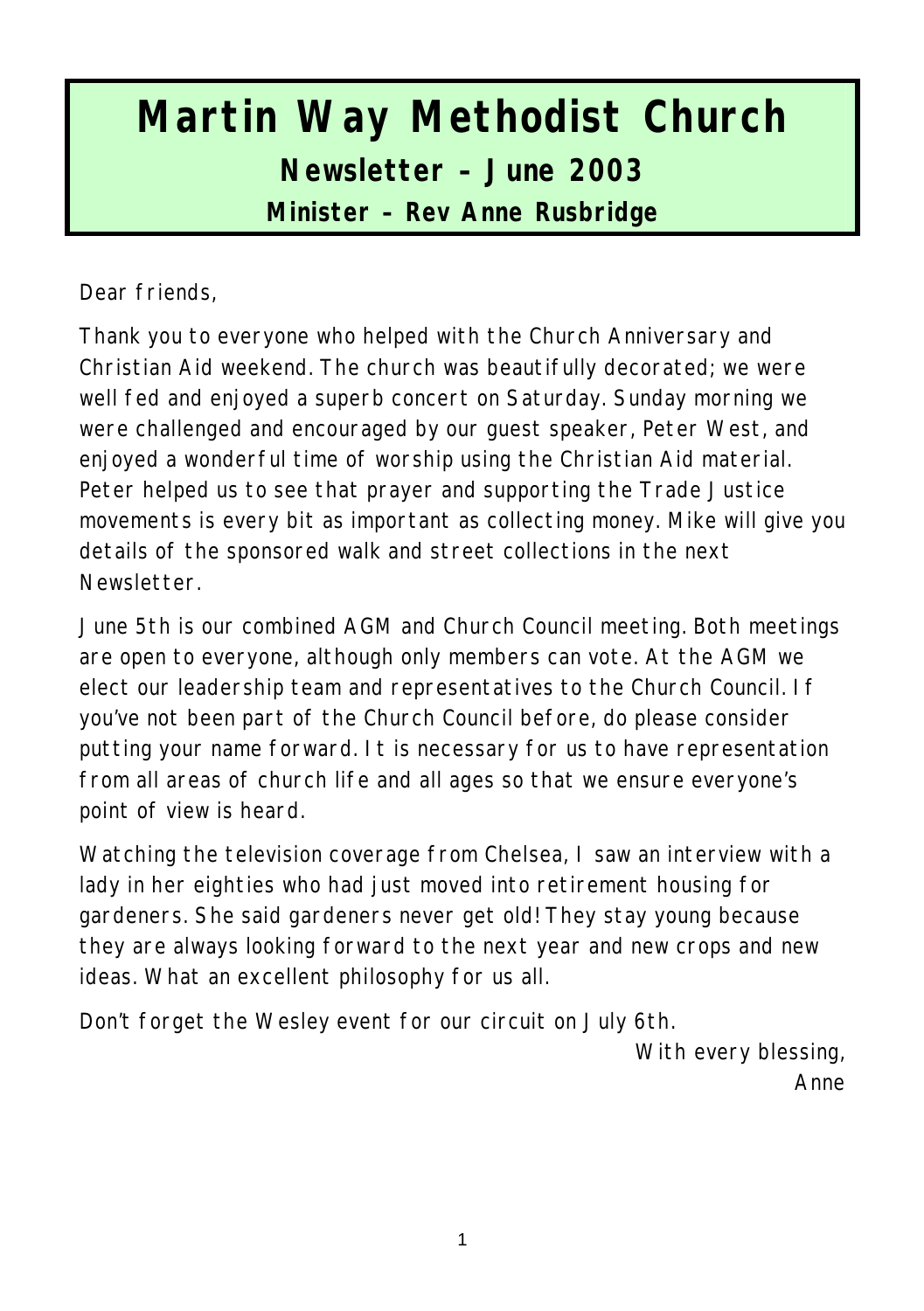## **IN 2003 - WHO NEEDS JOHN WESLEY?**

In 1921 the Primitive Methodist Church removed the last remaining references to John Wesley from its official statement of doctrines. In the 20th century, they thought, they should give 20th-century reasons for what they believed. The 'Deed of Union' reveals that Mr. Wesley was brought back at Methodist Union in 1932, but the question remains. If the Primitive Methodists felt they had outgrown him in 1921, what are we celebrating in 2003? Shouldn't we simply get on with being the Church for today without spending time and energy in nostalgia?

After all, we hardly use him in the day-to-day business of Christian living. Local preachers and probationers hastily 'mug up' one or two of the Forty-Four Sermons in order to pass an oral examination. The Notes on the New Testament, given equal status by the Deed of Union as containing our doctrines, are generally ignored.

Wesley is rarely quoted in the Methodist Recorder or in conference debates - and certainly not in the manner of early 19th century Wesleyans who asked 'What would our Father have us do?" (And they didn't mean "Our Father who art in heaven.."!). People who write about him find links with present-day attitudes to poverty, ecological questions, gender issues and many more - but surely we can believe what we believe today without referring to John Wesley?

And yet he won't go away... Visitors are fascinated by historic sites such as Epworth Rectory and Wesley's Chapel. Essays, articles and books continue to appear, and not only in North America and on anniversary occasions. We maintain a Wesley Study Centre. And, most significant of all, reluctant Local Preachers reading him for the first time continue to experience the 'Aha!' factor - that sense of recognition, of kinship across the centuries, of seeing your own features in someone else's face. What's going on?

For one thing, the world John Wesley lived in - pushing, money-driven, mobile, full of opportunity for the rich, cruel and harsh to the poor - is surprisingly like our own. For another, we can discover in him, clearly spelled out (read a modern version!) beliefs and attitudes that we have long taken for granted. We can find that we know 'from the inside' his conviction that religion is a matter of the heart, not just outward show.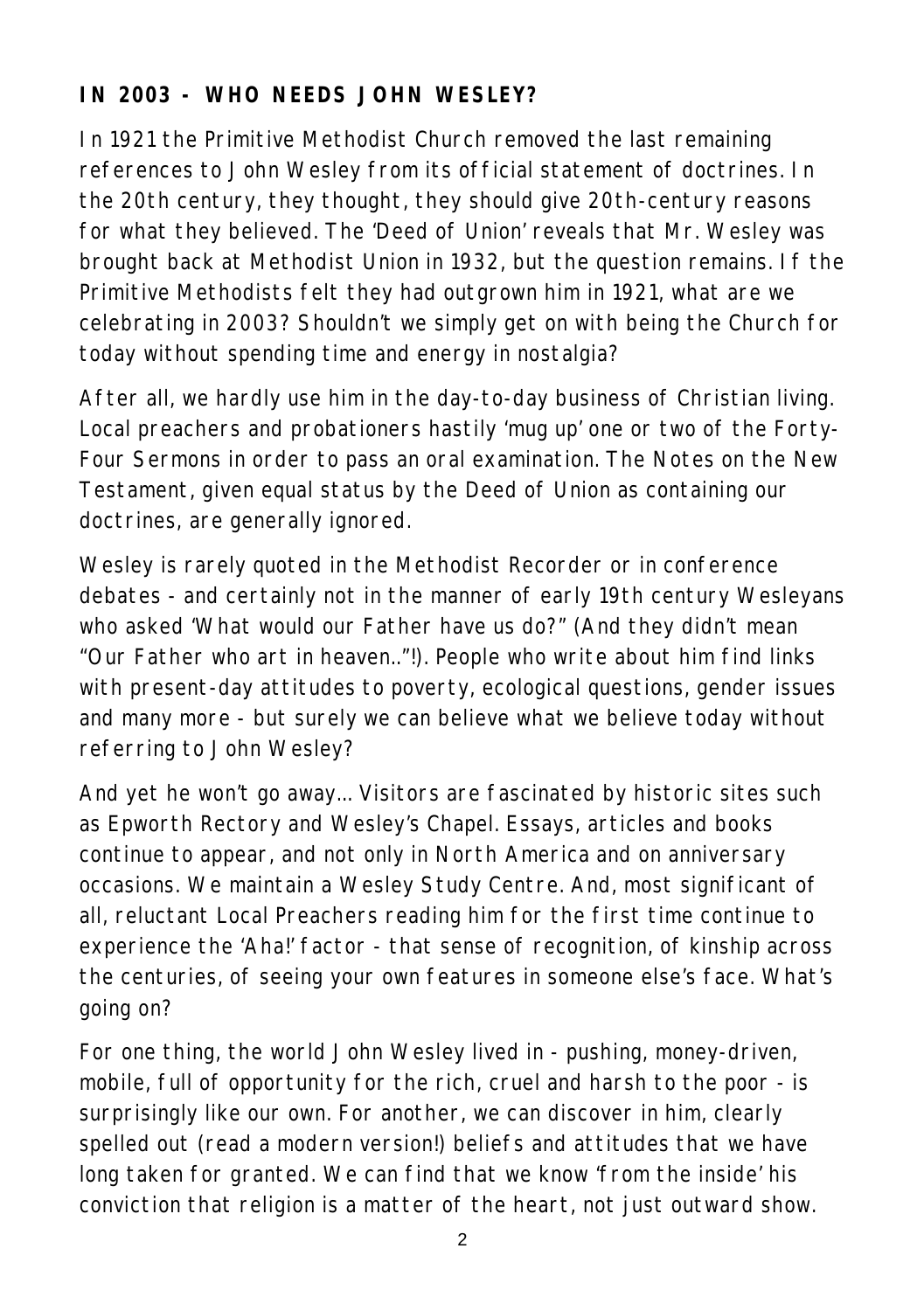We can recognise his restless expectation of a deeper experience of God's grace as we 'press on to perfection'. We can be lured by his vision of the Christian community where believers support and challenge one another, sharing the stories of their pilgrimage. We can understand his insistence on 'practical Christianity', the acting out in daily life of 'faith working by love'. Maybe we are surprised to recognise ourselves. Maybe we recognise who we long to be rather than who we are. But we cannot say that John Wesley is irrelevant.

As we examine our identity and our future as Methodists it is certainly reassuring to associate ourselves with John Wesley - evangelist, friend of the poor, affirmer of the oppressed. It may be equally important to dissociate ourselves from John Wesley - anti-Roman Catholic, authoritarian father figure, guilt-driven perfectionist. We acknowledge him as an ancestor, someone who played an important (though not solitary) part in shaping the tradition we live in. We don't have to be like him in every respect, but we have to be 'true to ourselves' - 21st century Methodists. This means maintaining a relationship with our past, looking at who we are now and who we want to become. It means celebrating the grace of God at work in this remarkable, infuriating man who is still, despite everything, crucially important in making us who we are now – 'the people called Methodists'.

#### *Margaret Jones*

*Reproduced from Flame the Methodist Magazine By permission of Methodist Publishing House Trustees for Methodist Church Purposes 2003*

### **MERTON VOLUNTARY ASSOCIATION FOR THE BLIND**

This association provides support for visually impaired people in the Borough of Merton. They provide a Home Visiting service, which over the last six years has proved to be invaluable to housebound people. There are requests for help with correspondence, or taking people shopping, or even something quite simple (if your sight is good) like checking the dates on weekly groceries. Understandably the visiting volunteers are in great demand and more are needed! We have recently received a letter from the Volunteer Co-ordinator (who recruits and trains the team) asking us to make this need known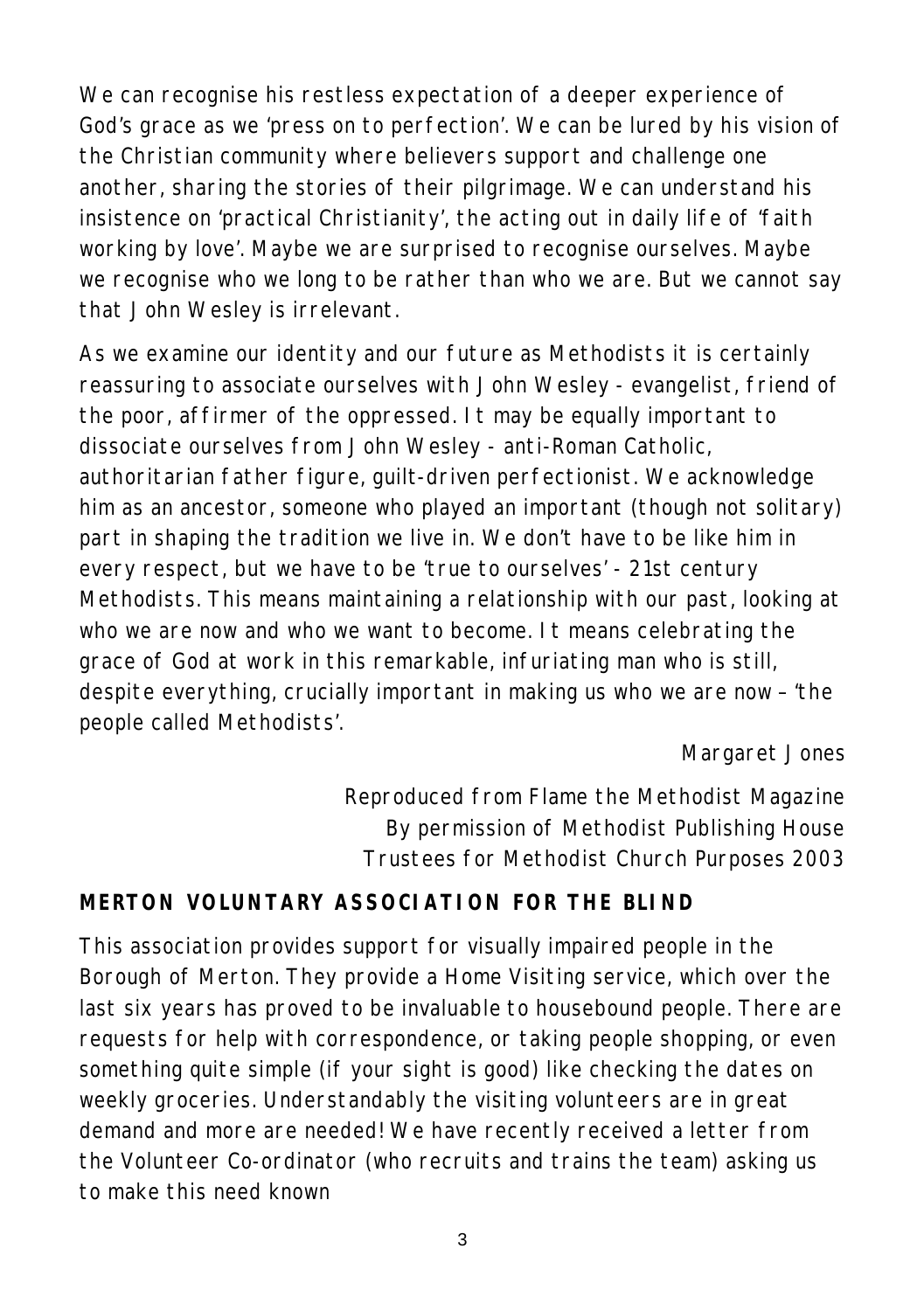## **OPERATION CHRISTMAS CHILD extracts from President's message**

I want to thank the people of the United Kingdom and Ireland for another year of outstanding support for Operation Christmas Child. This year, you helped us collect more than 1.1 million gift-filled shoeboxes. Your gifts were sent to needy boys and girls in Romania, Serbia, Belarus, Ukraine and other impoverished countries. Many of the children were orphaned or abandoned, some were sick with AIDS or other life-threatening diseases.

Operation Christmas Child would not be possible without the help of many caring people who packed shoeboxes, volunteered, prayed and gave financially.

### Thank you again, and may God bless you. Sincerely,

*Franklin Graham, President Samaritan's Purse International*

#### **GARDEN DIARY**

Spring has sprung and summer is fast approaching. The gardening team has been doing some restoration work on the garden now that the spring bulbs are dying back. Everything is looking quite good, but some of the pots need an injection of colour in the form of new plants. We are hoping that the clubs that so generously gave displays last year will be willing to do so again. Some of the pots will need new planting; others need a little reinvigoration. Please let a member of the gardening team know if your group is prepared to take charge of a pot again.

*Pauline Riley on behalf of Derek and Mary Heaton, Gwen Edwards, Joan Harding and Ted Ashwood*

### **WIN EDWARDS**

It is with regret we have to tell you of the death of Win Edwards. Win originally attended Fentiman Road Methodist Church but when she married Percy and moved to Morden she came to Martin Way. She became involved with all the activities here finally being chairperson of the Women's Fellowship. She was a happy, smiling, much loved member of our Church and was happy and contented in her home at Alexander House over the past three years. We send our condolences to her son Keith and daughter Carol and their families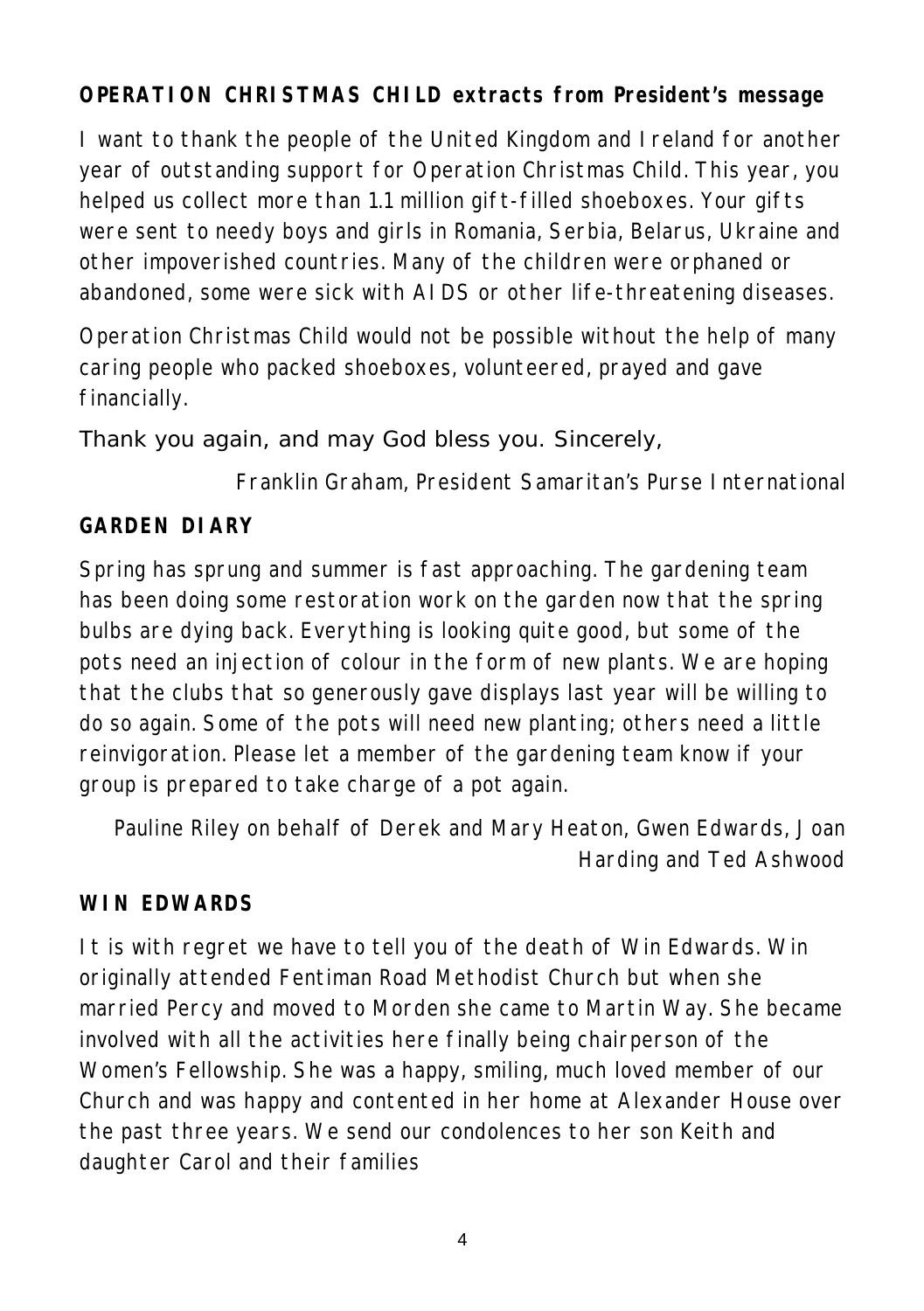#### **FINANCES MAY 2003**

There are two financial matters to which I must bring your attention:-

Firstly regarding our Circuit Assessment - in our budget for the year 2003/2004 it had been anticipated that we could expect an increase of, say, £ 620 for the year, i.e. about £ 12.00 per week, whereas in fact we have been obliged to accept an increase of £1,820 for the year, which is £ 35.00 per week. Several matters have necessitated this exceptional increase - the Circuit budget for the year 2002/2003 indicated an estimated surplus of just over £ 4,000, but unfortunately this is now expected to be a deficit in the region of £ 5,000. Conference resolved that Ministers will receive a 7.4% increase in standard stipends, and there is to be an increase in pension and national insurance contributions. These two factors contribute to an anticipated deficit in the Circuit budget for the year 2003/2004 of £ 5,160.

The second point is that due to perfectly understandable and logical reasons we have lost income from Gift Aid giving with the consequence of the loss of tax returned. This inevitably leads me on to two points:- (1) those who pay tax and do not Gift Aid their contributions to Church funds could help restore our tax return income without cost to themselves simply by completing a Gift Aid declaration and (2) to those of you who give regularly, have you considered the amount of your giving, or do you still contribute the same as you have been giving for some time past? Each year we face increased costs on all aspects, and any increase in your giving would help and be much appreciated.

Anyone wanting further information please have a word with me.

*John Butland*

## **WHEELS FOR THE WORLD (continued)**

The members of the Men's Supper club have now reached the half-way mark toward their target of £1,500. Will you please make a note in your diary of a Lunch-time Market that we plan to hold on Saturday 27 September? All proceeds will go to 'Wheels for the World'. Your on-going support is much appreciated.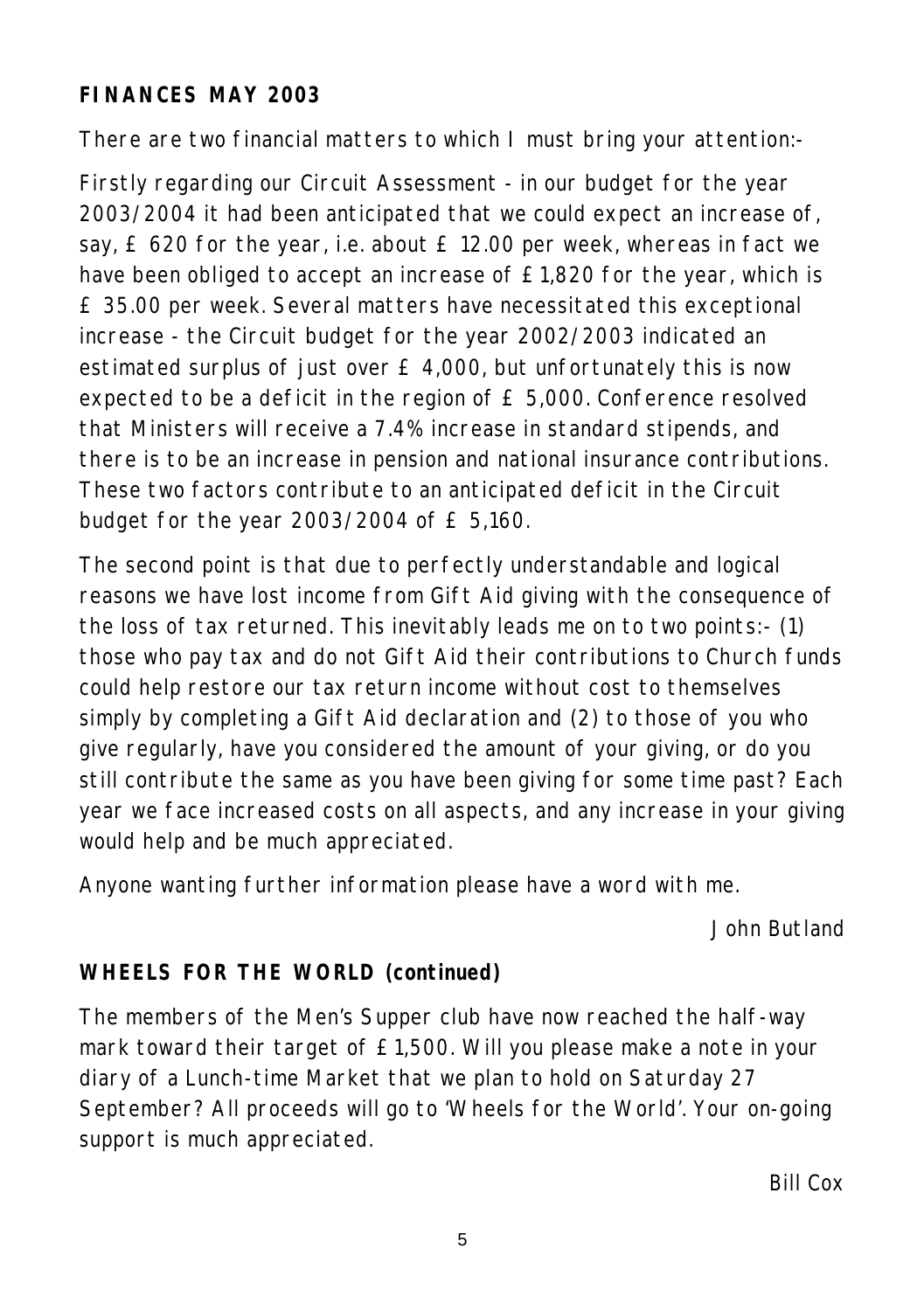# **JMA**

Thank you to everyone who sponsored us to run the London Mini Marathon. We had a great day and raised £ 472 for 'TimeTravellers', which is a joint project between the Methodist Church in Kenya, the Methodist Church in this country and Methodist Homes for All. After running in the Mini Marathon we stayed to watch Paula Radcliffe break her world Marathon record. We are too young to run in the London Marathon, but maybe one day!

*Hannah, Jennifer and Rosemary Fernando*

# **NEWS FROM OUR NEIGHBOURS**

7 June St. Mary Merton Summer Fair: Fiesta: from 11 am: on the Glebe field

# **TRAIDCRAFT STALL**

Anne Conquest plans to have the Traidcraft stall in the church hall after every Family Service - so remember to bring your money to buy the goodies she will have on sale!

# **JOHN WESLEY: HIS PORTRAIT**

John Wesley was not fond of sitting for his portrait, though that was often done. On one occasion while dining with a friend in the neighbourhood of Blackfriars, an eminent artist offered him ten guineas as a bribe to induce him to allow a cast of his face to be taken. "No", said Wesley, "keep your money and urge me no further". "Sir", said the artist, "I will not detain you more than three minutes." Wesley consented. The cast was taken, and so also was the money. No sooner was Wesley out of doors, than he saw an agitated crowd surrounding an auctioneer who was about to sell not only the furniture of a poor debtor, but also the bed upon which he was actually dying. In an instant Wesley rushed into the throng, seized the arm of the auctioneer and cried, "What's the debt?". "Ten guineas", was the answer. "Take it", said Wesley, "and let the poor man have his furniture again." Then turning to John Broadbent who was with him, he quietly observed, "Brother Broadbent, I see why God sent me these ten guineas".

(The Life and Times of John Wesley. Vol 3, p174-5. Rev L Tyerman)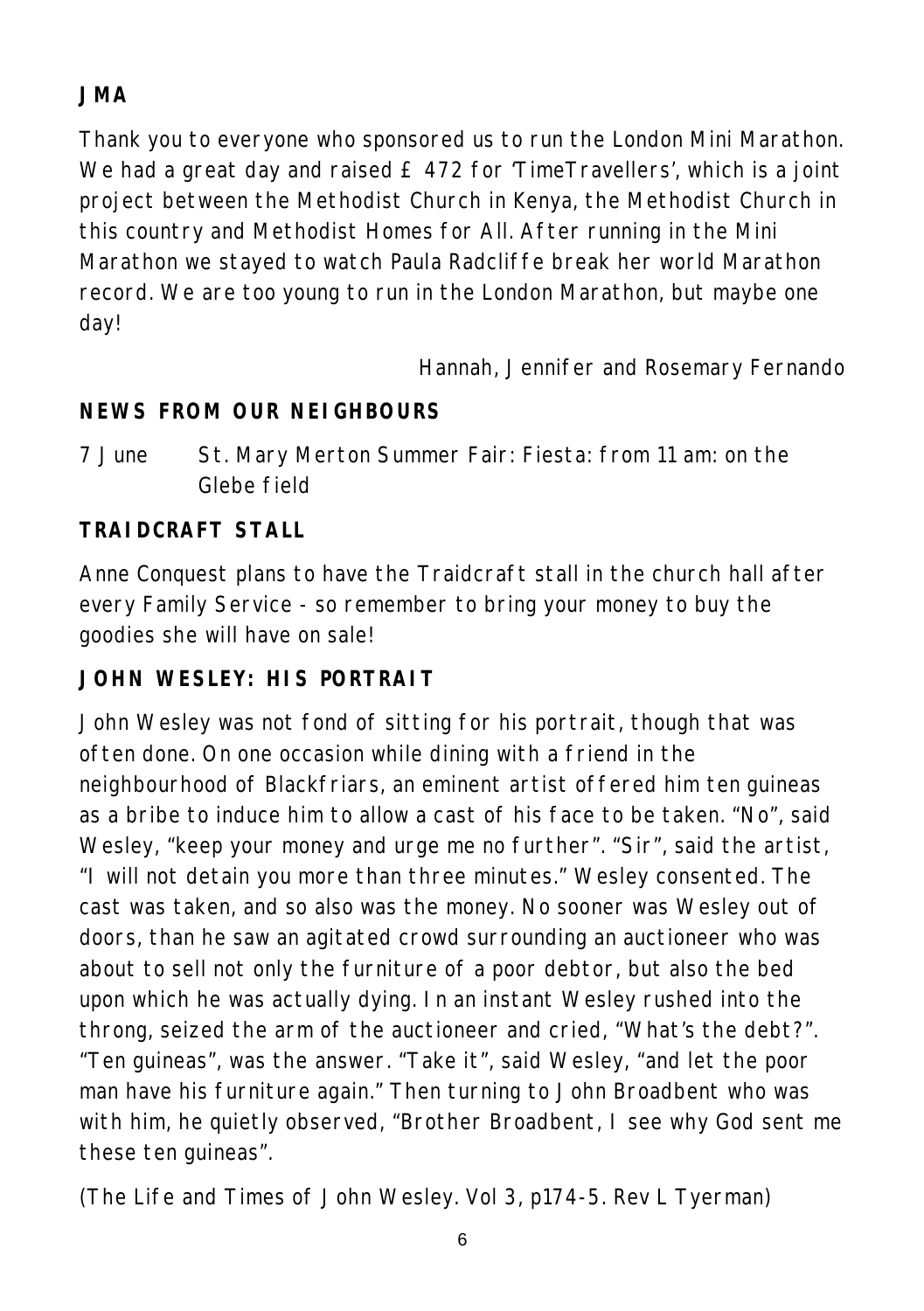#### **RULES OF CONDUCT**

- Do all the good that you can
- By all the means that you can
- In all the ways that you can
- To all the people you can
- As long as ever you can

#### **QUOTES AND ANECDOTES**

Some people have just enough religion to make them uncomfortable

--o0o--

Be ashamed of nothing but sin: not of fetching wood, or drawing water, if time permit; not of cleaning your own shoes or your neighbour's

--o0o--

One day John Wesley was walking along a country lane with a friend who had many problems. The friend said that he couldn't see the way ahead and didn't know which way to turn. John Wesley paused and pointed at the thick hedge alongside the lane. They could not see through it but they could see over it. He explained that this was the only solution to a difficult situation. If we can see a distant horizon, or can get a glimpse of blue sky, it is easier to deal with our problems.

*From Phyl Plummer, Upper Tooting*

### **INSIDE IRAQ: INTERFAITH IS BODY LANGUAGE**

When I was growing up in Iraq, Christians and Muslims talked to each other all the time@, says a Christian from one of the ancient Churches there.

Every Saturday the Qawaji (the coffee-maker) would come to prepare everything, so that on Sunday after prayers, the majlis could gather. Like a gentlemen's club, the elders of the community from both faiths would meet around a pot of thick, Arabic coffee to discuss the issues of the day.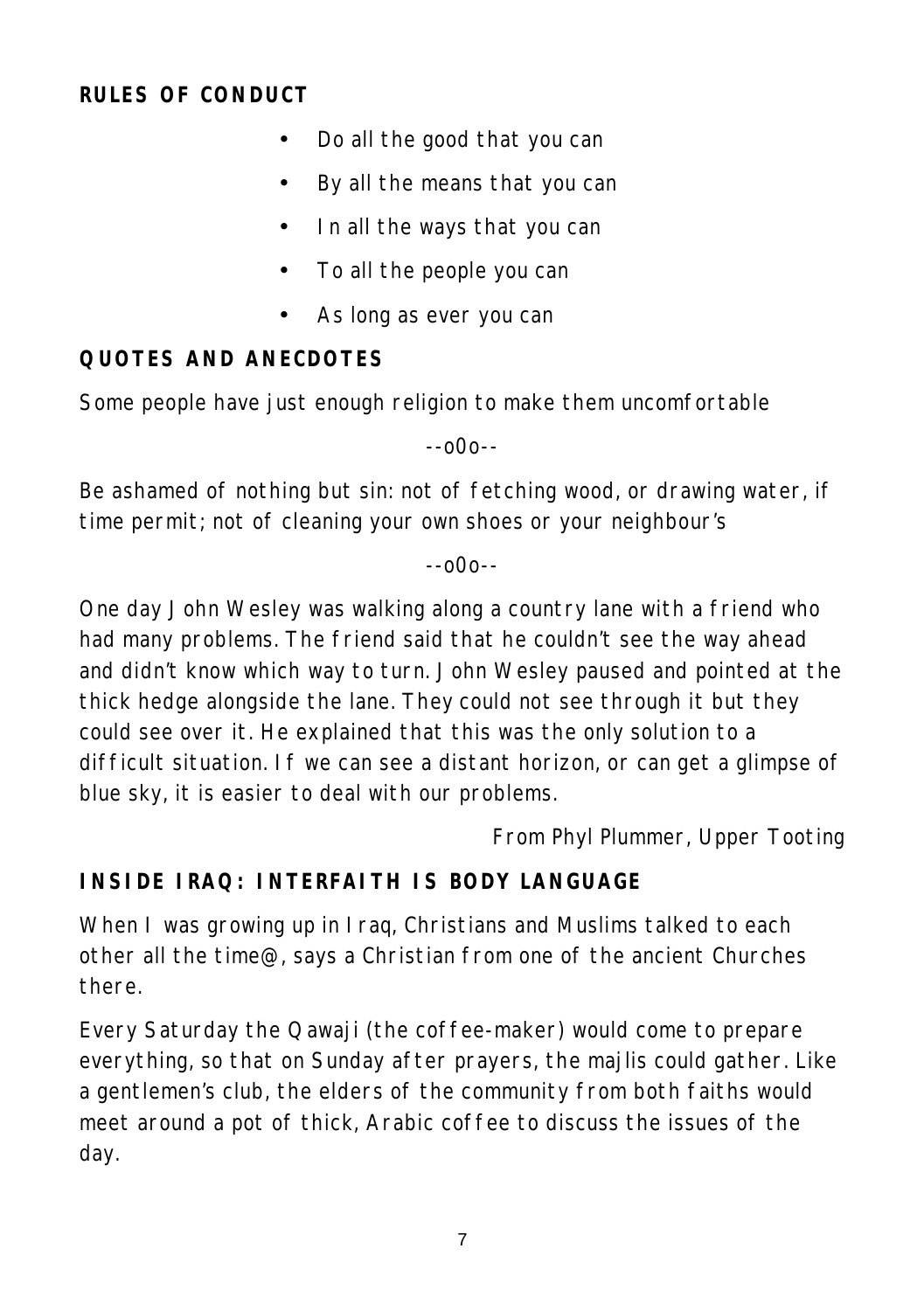We lived between a church and a mosque - the muezzin's call to prayer was our alarm clock. So I was close at hand when my father sat with the other men at the majlis. On Fridays the Muslims would be the hosts. 'Interfaith' is something we learned in the playground, part and parcel of everyday life.

Mutual respect between Christians and Muslims has been an essential part of our survival kit. But now it's in danger of becoming a luxury. UN sanctions and the war are playing havoc with the delicate balance between faiths.

The tradition of the majlis is dying. The economic situation has forced people to take two or three jobs. Teachers drive taxis after school; there's no time to sit and talk. Religious fellow-feeling depends on the economy; the better off you are - the better interfaith relations. Interfaith will never work on an empty stomach.

Please pray for the ordinary people of the Gulf region; for the tiny but deep-rooted Christian community in Iraq; for other Christians, national and expatriate throughout the region.

*Copyright CMS*

## **SOUL IN THE CITY Merton - Kingston - Sutton**

In the summer of 2004 thousands of young people will be visiting London to work alongside local churches in sharing their faith. Share Jesus International presents the launch of SJI:SOULINTHECITY as it works alongside churches in the three London boroughs of Sutton, Kingston and Merton.

Come and hear the vision - The night will include: - Worship led by Soul Survivor, prayer led by local Christians, vision from Cluster Churches, word from Rob and Andy Frost, and strawberries & cream!

## **Friday 27 June at Raynes Park Methodist Church, Worple Road**

Worship from 7pm. Strawberries served from 9pm Open to all ages. No booking necessary An offering will be taken towards the mission

--o0o--